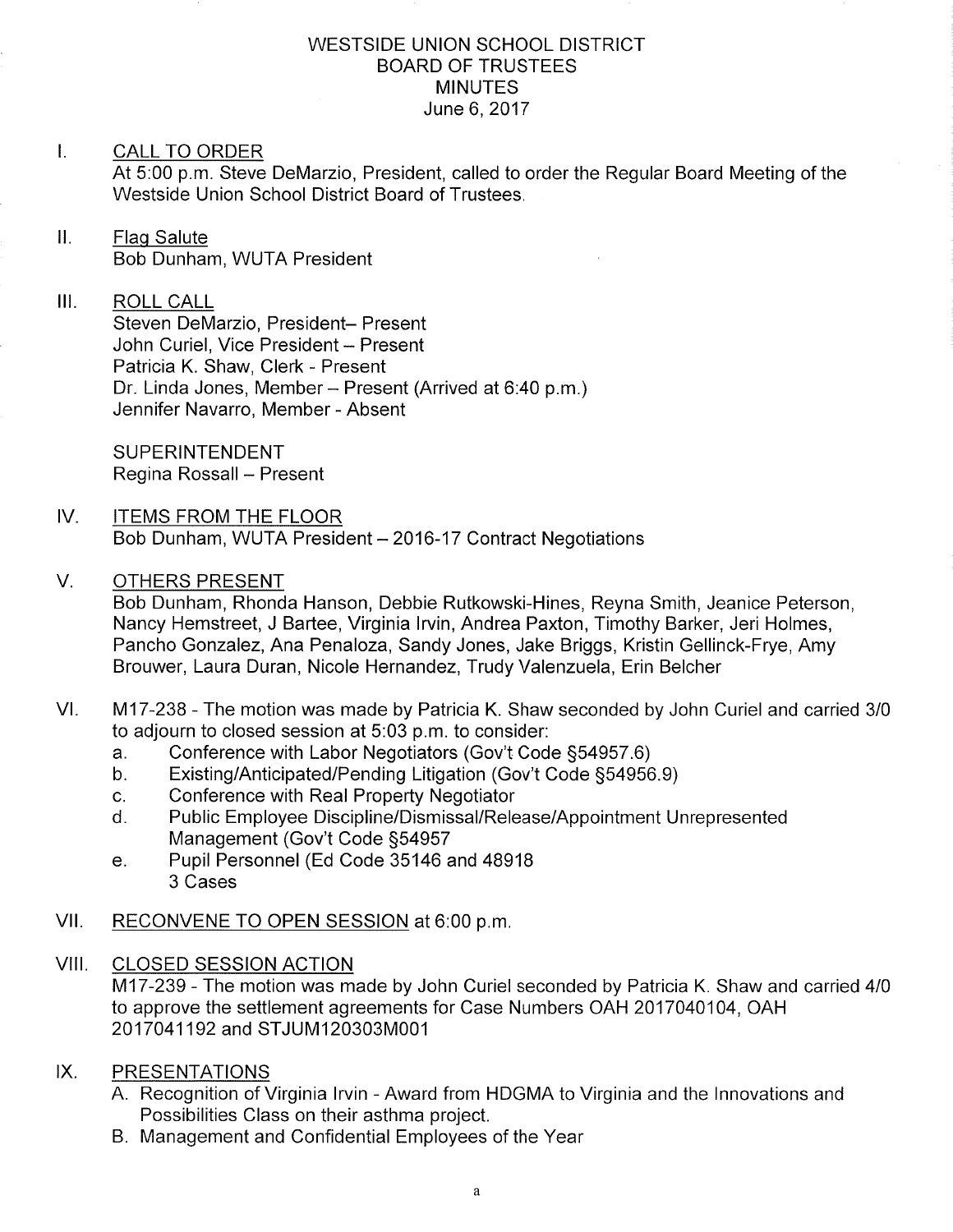Minutes Regular Board Meeting June 6, 2017

- C. Management Retiree
- D. Golden Apple Award
- E. ACSA Awards

#### X. RECESS

Xl. RECONVENE TO OPEN SESSION at 7:00 p.m

#### xil PRESENTATIONS CONTINUED

- F. Passantino Andersen
- G. Local Control Accountability Program (LCAP)
- H. 2017-18 Budget

#### XIII. HEARING SESSION/STAFF REPORTS

A. Board Comments:

Linda Jones - I am so proud of all of you on how you represent the district and the community

Patricia K. Shaw - I agree with the comments from my fellow Trustees.

John Curiel: Congratulations to all of our winners this evening. Enjoy your summer.

- 1. Steve DeMarzio: As I stated in earlier meetings, students are the high performance engines, teachers are the fuel that feed the engine, and classified staff are the oil that keeps the engine from seizing up. Management and administration are two things; you are the coolant that keeps things running at the proper operating temperature and the steering system that keeps the district headed in the right direction.
	-
	- 2. Assistant Superintendent Administrative Services Shawn Cabey<br>3. Assistant Superintendent Educational Services Marguerite Johnson a. Congratulations to all who were recognized this evening. 4. Deputy Superintendent - Robert Hughes
	- - a. Congratulations, they were well-deserved recognitions.
	- 5. Superintendent Regina Rossall

Mrs. Rossall reviewed the following items with the Trustees:

- a. I am very proud of the team we have to serve the district.
- b. The promotion ceremonies were very nice and parents were very impressed and appreciative. I hope we continue to do the great job we have done.
- c. Willie, I don't think we should let you leave. We have appreciated all the work you have done.

### XIV. PERSONALAPPEARANCES

- A. Westside Union Teachers Association Representative - Bob Dunham, President
- B. California School Employee Association Representative - Jeri Holmes, President
- C. Parent Teachers Association Representative
- D. WAVE Representative - Patricia Shaw and Robert Hughes
	- . Next meeting will be in August 2017
- XV. ITEMS FROM THE FLOOR Continued None
- XVI. PUBLIC HEARING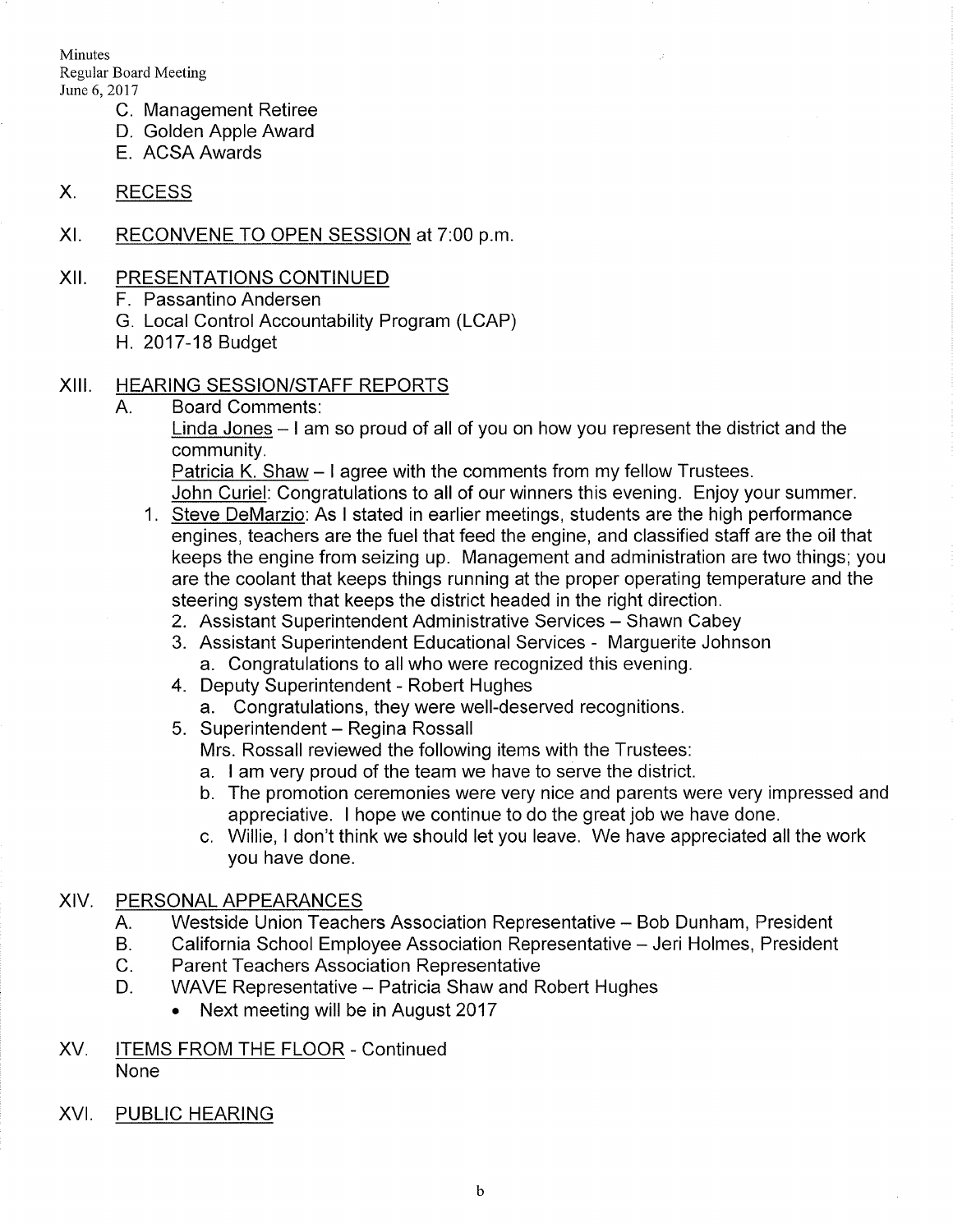**Minutes** Regular Board Meeting

- Iune 6,2017 1. A hearing to receive public input on the Local Control Accountability Program (LCAP) Annual Update was opened at 9:19 p.m. and closed at 9:20 p.m.<br>2. A hearing to receive public input on the 2017-18 Budget was opened at 9:20 p.m. and
	- closed at 9:21 p.m.

#### XVII. BUSINESS SESSION

- 
- A. Organizational/Governance<br>1. 1. 117-240 Item 1. Approval of the agenda of the Regular Board Meeting of June 6, 2017, as submitted. The motion was made by Patricia K. Shaw seconded by John Curiel and carried 3/0. (Linda Jones out of the room)<br>2. fú17-241 - Items 2a - 2e. The motion was made by Patricia K. Shaw seconded by
- John Curiel and carried 3/0 to approve the consent agenda. (Linda Jones out of the
	- room)<br>2a Minutes of the Regular Meeting on May 16, 2017.<br>2b Personnel Report<br>2c Purchase Orders
	-
	-
	-
	-
- 2d Consultant/Contract Agreement Schedule<br>2e Conference/Workshop Schedule<br>3. 1V17-242 Item 3. The motion was made by Patricia K. Shaw seconded by John Curiel and carried 410 to approve the first reading of the revised Exhibit 5132, Gregg Anderson
- 4. Item 4. Discussion Item
	- . CSBA Delegate Assembly information will be discussed at the Board Meeting on June 17,2017.

# XVIII. EDUCATIONAL SERVICES

- 5. Item 5. The motion was made by seconded by and carried 4/0 to approve the Consolidated Application Reporting System Spring Data Collection.- Pulled by Administration
- M17-243 Page 6. The motion was made by Patricia K. Shaw seconded by Linda Jones and carried 410 to approve the first reading of the revised Board Policies and Administrative Regulations:  $6.$ 
	- . BP/AR 1312.3, Uniform Complaint Procedures
	- . AR 5145.3, Nondiscrimination/Harassment
	- . BP 6142.93, Science lnstruction
	- . BP 6145, Extracurricular and Cocurricular Activities
	- BP/AR 6145.2, Athletic Competition

## XIX. BUSINESS

- 7. M17-244 Item 6. The motion was made by Patricia K. Shaw seconded by Linda Jones and carried 410 to approve Resolution 17-100, Of the Governing Board of the Westside Union School District Approving Assignment of Delinquent Tax Receivables to the California Statewide Delinquent Tax Finance Authority for Fiscal Years Ending June 30,2017,2018 and 2019, and Authorizing Execution and Delivery of Related Documents and Actions.
- $M17-245$  Item 8. The motion was made by Patricia K. Shaw seconded by Linda Jones and carried 4/0 to approve the AB1200 8